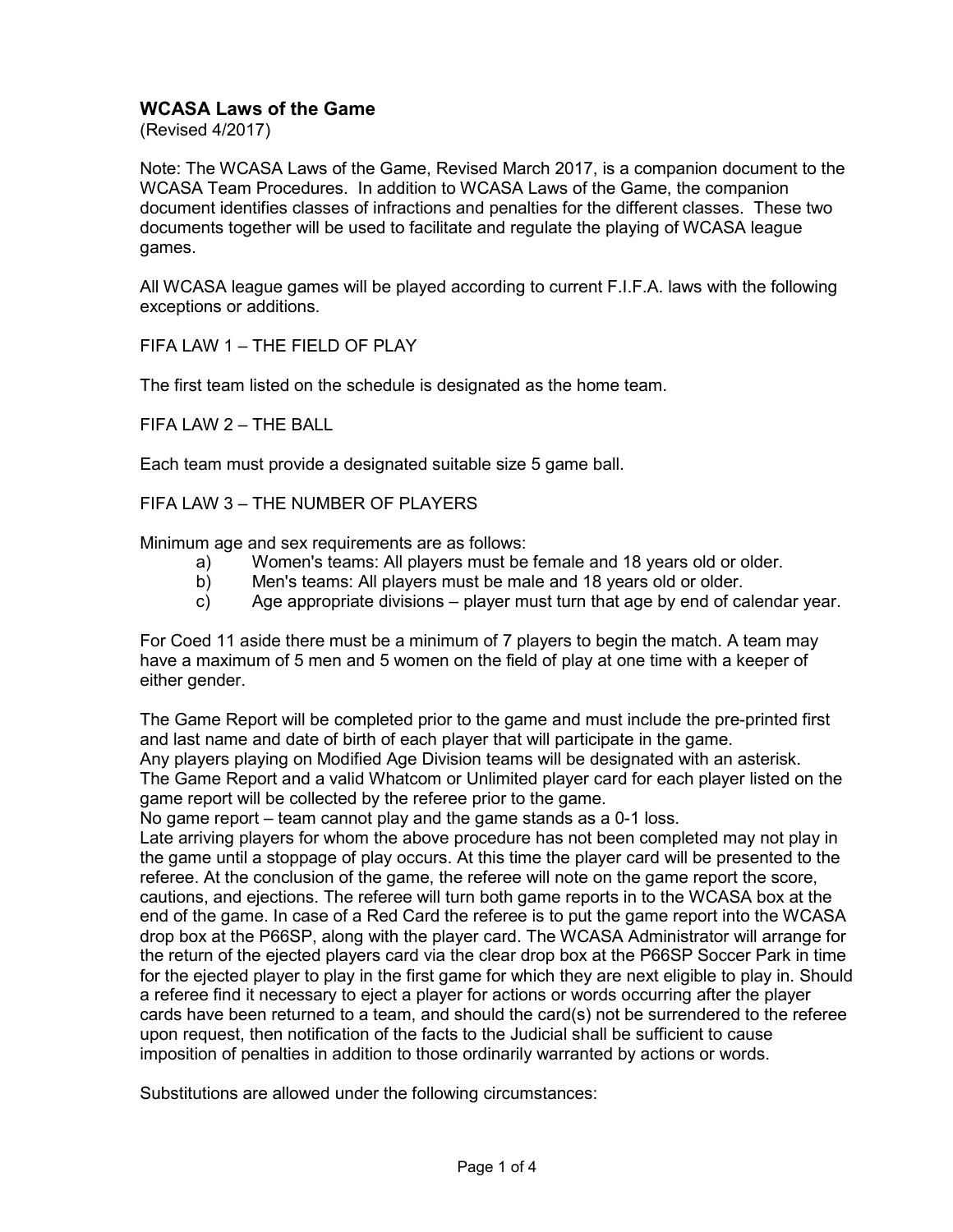- a) Unlimited substitutions maybe made by either team at half time.
- b) Unlimited substitutions as per FIFA Rules, with referee's permission at any stoppage of play.
- c) A player who has been replaced may re-enter the game, with the referee's permission.
- d) The goalkeeper for either team may, with the referee's permission be substituted at any stoppage of play.
- e) Cautioned players must leave the field and may be replaced.
- f) Injured players may be replaced during stoppage of play. The opposing team may substitute a like number of players at that time.

FIFA LAW 4 – THE PLAYERS' EQUIPMENT

Teams will wear uniforms of matching color. Players in violation of this will be asked to change their jersey.

Players should have an alternate jersey in the event of a color conflict. Alternate jerseys need not be numbered.

Players may wear soft caps, soft padded helmets, gloves, and leotards so long as they are not confusing with the uniforms of the opposing team, and provided that they are not being used for unfair advantage at the discretion of the referee. No baseball caps allowed,

All Jewelry must be removed or completely covered.

No player shall play while wearing a cast or hard splint of any construction. Braces may be worn however the hinge of knee braces must be covered.

All players must wear shin guards completely covered by long socks (cloth type shin guards included).

## FIFA LAW 5 – THE REFEREE

The referee's judgment and discretionary rulings on the field of play in all cases will be final and no protest will be allowed.

FIFA LAW 6 – THE ASSISTANT REFEREE

As per FIFA

FIFA LAW 7 – THE DURATION OF THE MATCH

Eleven aside matches shall consist of two 45-minute halves with a 5-minute half time.

All games must be played at the scheduled time and place.

If a game is late in starting, except for a referee delay, each half will be shortened at the discretion of the referee.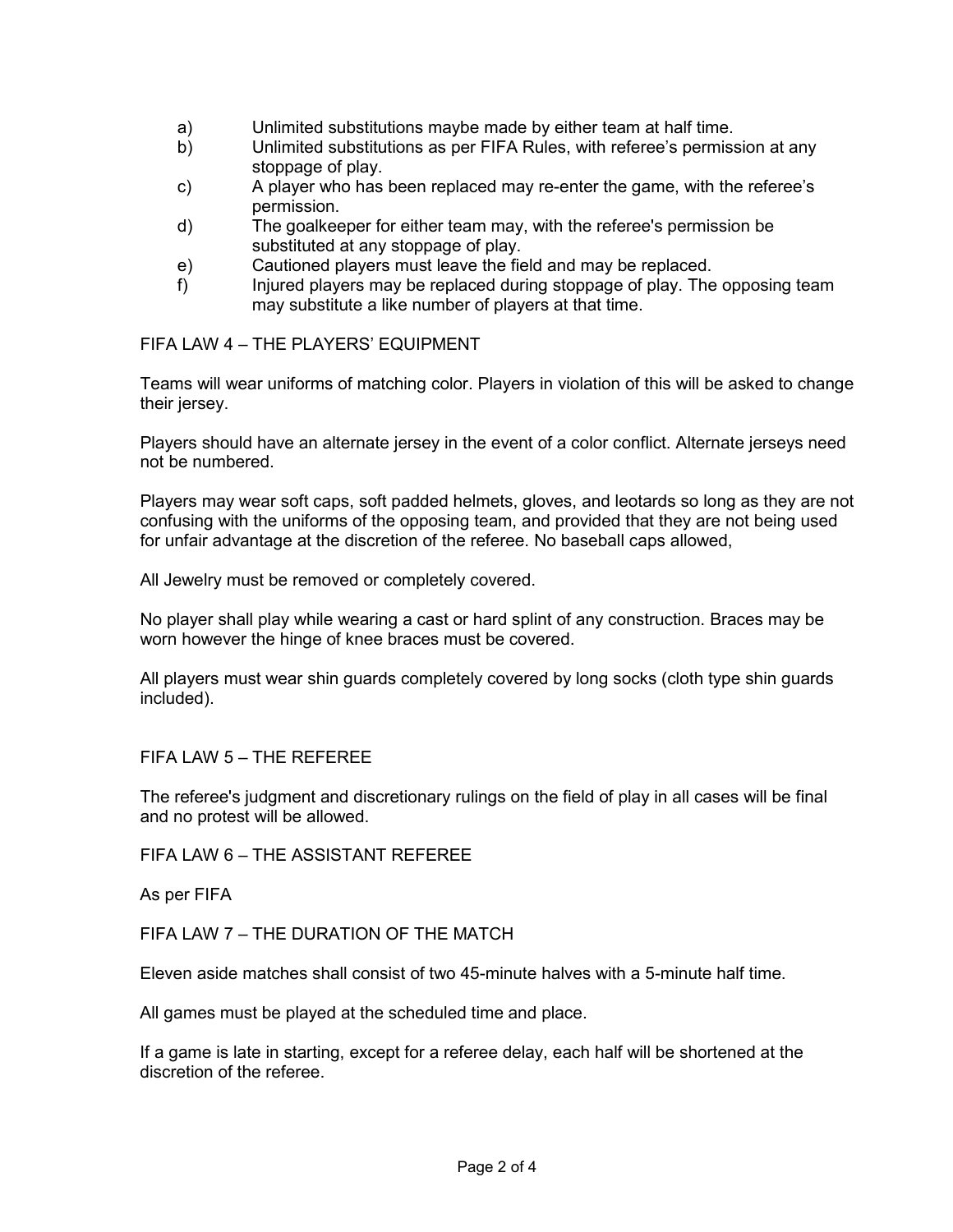A fifteen-minute grace period may be requested. At the end of the grace period if you do not have a legal team (7 players) a forfeit will result. The grace period will be considered a late start. The A forfeit game will be scored at 3-0.

Any team leaving the field of play prior to the completion of the match shall forfeit the match.

FIFA LAW 8 – THE START AND RESTART OF PLAY As per FIFA FIFA LAW  $9 - THE BAIL IN AND OUT OF PI AY$ As per FIFA FIFA LAW 10 – THE METHOD OF SCORING As per FIFA FIFA LAW 11 – OFFSIDE As per FIFA FIFA LAW 12 – FOULS AND MISCONDUCT

Slide tackling shall not be allowed in any division and will be considered dangerous play.

All tackles must be made standing up.

\*\*\*Whereas, in all leagues under the rules of WCASA, any "slide tackle" shall be judged as dangerous play. If any player is judged to have committed an offence by challenging for the ball in a dangerous manner (slide tackle) and DOES NOT otherwise commit a foul against his/her opponent ~ and in doing so denies his/her opponent an obvious goal scoring opportunity, the resulting restart shall be an INDIRECT free kick from the spot of the infraction. In judging an obvious goal scoring opportunity, the referee should refer to FIFA criteria for judging DOGSO (Distance to goal, distance to ball, direction and number of defenders). If, in the process of the tackling his/her opponent in a dangerous manner (slide tackle), the offending player also commits a foul that would normally result in a direct free kick restart, the more serious of the two offences takes precedence and the restart shall be a direct free kick (or penalty kick if the foul occurs within the penalty area).

No player shall make contact with the goalkeeper as he/she attempts to bring the ball under control while in the penalty area (18-yard box)

- a) If contact occurs or is considered unavoidable by the referee play is to be stopped and an indirect kick awarded to the defending team.
- b) The referee shall warn the offending player verbally of the no contact rule.